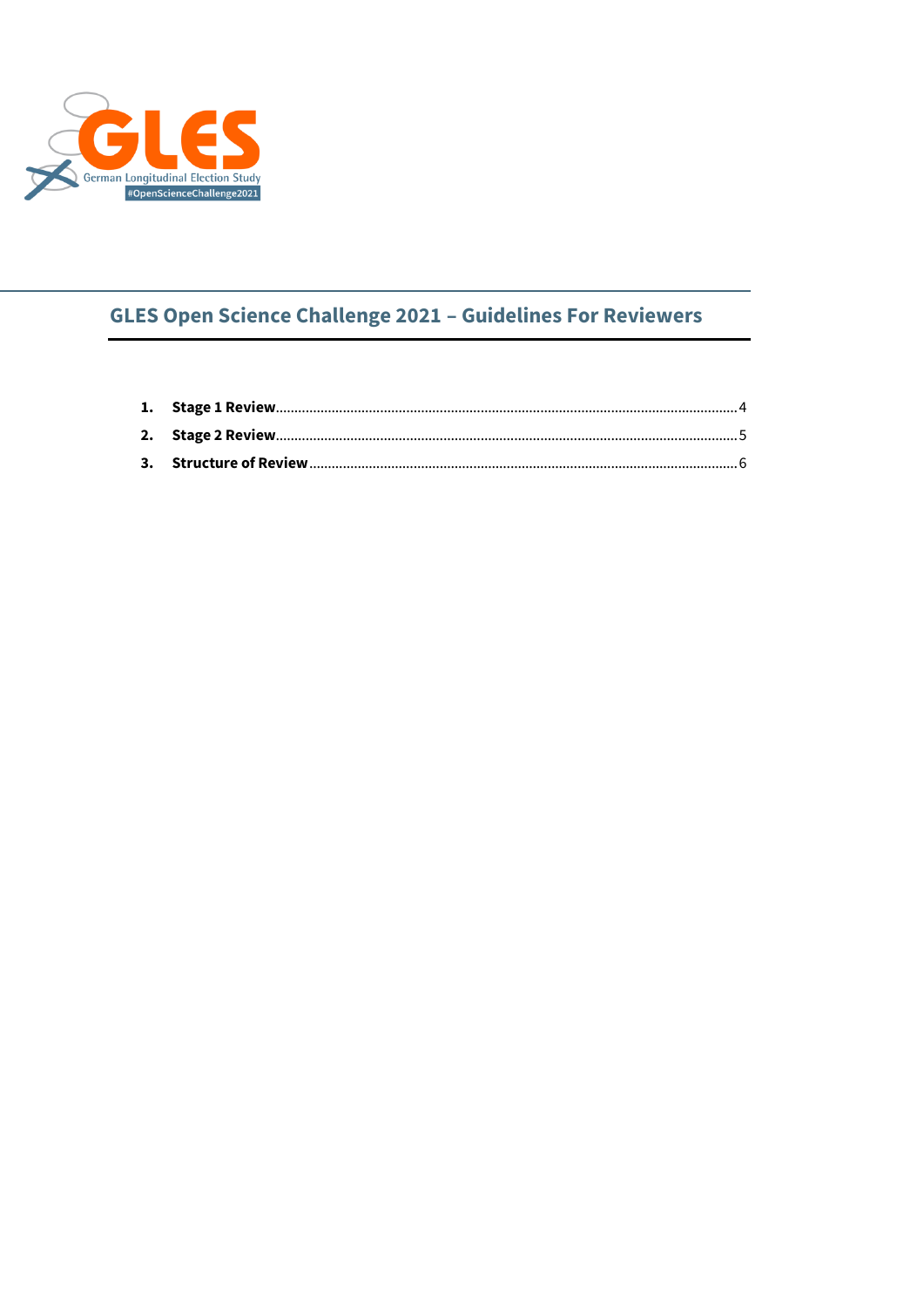A Registered Report is a form of an empirical research article in which the methods and proposed analysis are pre-registered and reviewed prior to data access. Manuscripts are provisionally accepted for publication before data access commences. This format is designed to minimize publication bias and research bias in hypothesis-driven research, while also allowing the flexibility to conduct exploratory (unregistered) analyses and report serendipitous findings.

The review process for Registered Reports is divided into two stages. At Stage 1, reviewers assess study proposals before data are accessed. At Stage 2, reviewers consider the full study, including results and interpretation.

Conflicts of Interest: Before accepting the invitation to review a manuscript, the reviewers are asked to disclose any potential or known conflicts of interest. Conflicts of interest are assessed on a caseby-case basis.

#### **1. Stage 1 Review**

<span id="page-1-0"></span>Stage 1 manuscripts are created prior to data access and therefore, include all parts of a manuscript except for result and discussion sections. In considering papers at Stage 1, reviewers will be asked to assess the complete manuscript as they would review a regular submission (e.g., the relevance of research question, theoretical argument, included literature, etc.). In addition, they should put particular emphasis on:

- The completeness of the literature review and existence of a research gap
- The logic, rationale, and plausibility of the proposed hypotheses.
- The soundness and feasibility of the proposed research design, concept operationalization, variables selected, and statistical method of data analysis.
- Whether the proposed analysis offers an adequate and appropriate test of hypothesis.
- Whether the clarity and degree of methodological detail are sufficient to replicate exactly the proposed data analysis.
- Whether the authors have pre-specified sufficient statistical tests for ensuring that the obtained results can test the stated hypotheses, including outcome-neutral tests, robustness, and quality checks.

Following Stage 1 review, manuscripts will be in-principle accepted, offered the opportunity to revise, or rejected outright (and IPA or rejected after revision). Manuscripts that pass peer-review will be issued an in-principle acceptance (IPA), indicating that the article will be published pending successful completion of the study according to the pre-registered methods and analytical procedures, as well as a defensible and evidence-based interpretation of the results.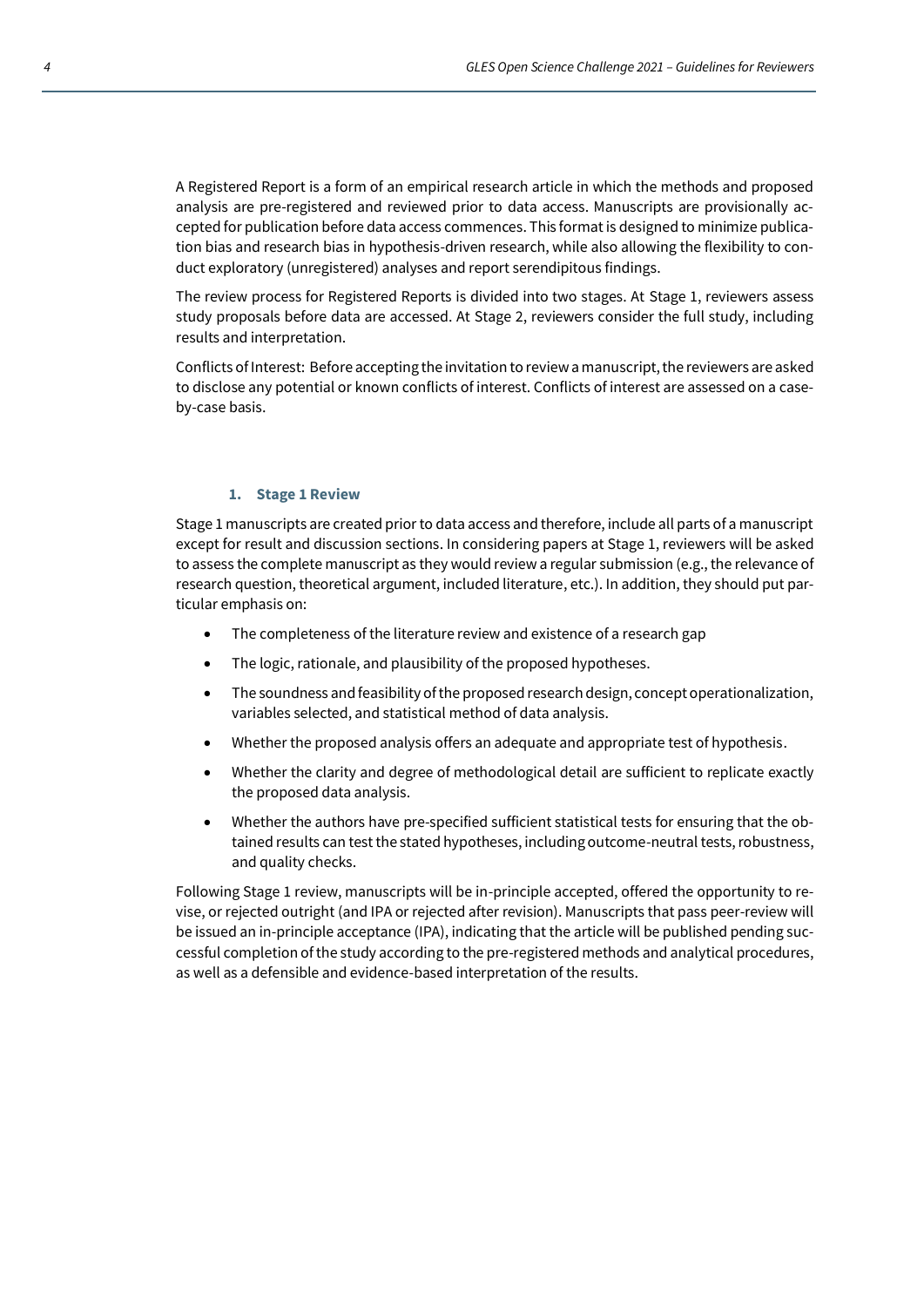#### **2. Stage 2 Review**

<span id="page-2-0"></span>Following completion of the study, authors will complete the manuscript, including the Results and Discussion sections. These Stage 2 manuscripts will more closely resemble a regular article format. In considering papers at Stage 2, reviewers will be asked to assess:

- Whether the Introduction and Theoretical Background, as well as the stated hypotheses and analysis plan, are the same as the approved Stage 1 submission (required). Deviations from the Stage 1 Introduction and Methods section, in general, must be minor (e.g., the addition of newer citations) and in no way inconsistent with the Stage 1 manuscript. If there are any deviations from the original manuscript, assess whether they are made transparent and sufficiently justified.
- Whether the data are suitable for testing the authors' proposed hypotheses in terms of conforming to the approved outcome-neutral criteria (such as the absence of floor and ceiling effects or success of positive controls or other quality checks). Failure to pass these conditions may lead to manuscript rejection.
- Whether the authors adhered precisely to the registered data analysis procedures.
- Where applicable, whether any unregistered analyses are justified, methodologically sound, and informative.
- Whether research data and visualizations contain any major flaws, such as insufficient data points, statistically non-significant variations, and unclear data tables.
- Whether the authors' conclusions are justified given the data.

**Please note that editorial decisions will not be based on the final empirical results.** *Reviewers at Stage 2 may suggest that authors report additional post hoc tests on their data; however, authors are not obliged to do so unless such tests are necessary to satisfy one or more of the Stage 2 review criteria.*